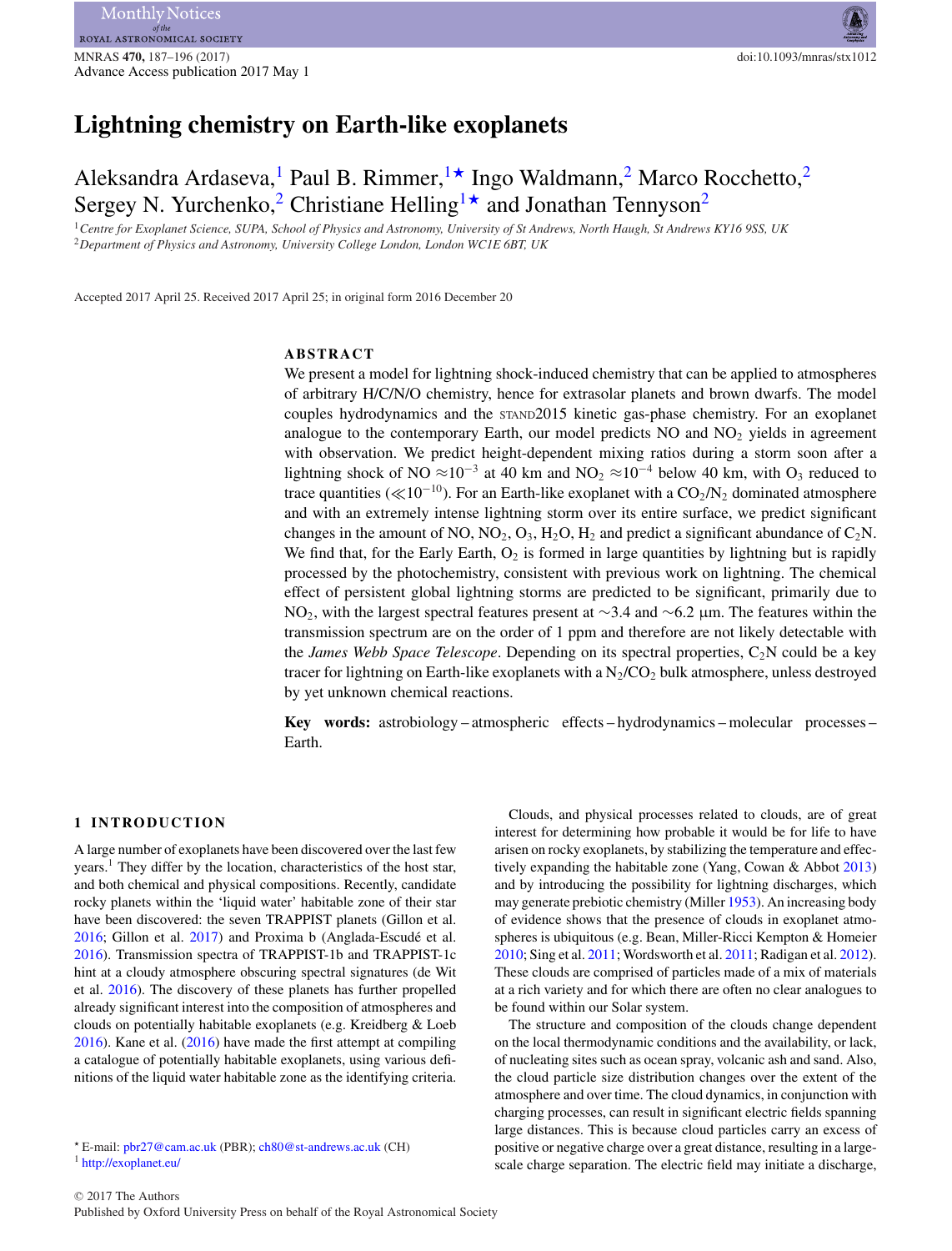such as lightning, in order to restore that balance (Beasley, Uman & Rustan [1982\)](#page-7-5).

At present, there is only one definitive example of a habitable planet, the Earth, and therefore, our present investigation into exoplanetary lightning will focus on Earth analogues. Understanding lightning on these planets, compared to lightning on Earth, is potentially important both for investigating habitability beyond the question of surface liquid water and for gaining insight into the physical processes on rocky exoplanets, such as exoplanetary global electric circuits (Helling et al. [2016\)](#page-7-6).

Earth-like exoplanets, similarly sized rocky planets with a Sunlike host star, have an occurrence rate of 0.51 planet per star estimated from statistics on the available sample of exoplanets (Dressing et al. [2013\)](#page-7-7). The spectral features of Earth-like exoplanets have already been extensively modelled for a diversity of UV fields by Rugheimer et al. [\(2013\)](#page-8-7). The varying amount of water on the surface is predicted to have a considerable effect on the rate of lightning. We expect dry, rocky planets to have lightning flash densities equal to 17.0–28.9 flashes km<sup>-2</sup> yr<sup>-1</sup>, whereas Earth-sized planets containing water on their surface would show smaller frequency of only 0.3–0.6 flashes km<sup>-2</sup> yr<sup>-1</sup> (Hodosán et al. [2016b\)](#page-7-8).

One of the most detailed observational studies of lightning on Earth was carried by Orville [\(1968a](#page-8-8)[,b,](#page-8-9)[c\)](#page-8-10). Orville performed a timeresolved spectroscopy with the resolution of 5 μs on multiple lightning flashes. Using N II emission lines, Orville approximated the peak value of the temperature to lie within the range of 28 000– 31 000 K. This value is obtained from 7 flash spectra and the peak temperature is widely accepted to be  $T_{gas} = 30000$  K. The number density inside the lightning channel is estimated from the H  $\alpha$ broadening, assuming the broadening is caused by the Stark effect only. The spectrum of only one lightning flash showed this feature; therefore, it is difficult to determine the uncertainty in the number density; the temperature is better constrained. In Orville's model, the peak pressure is approximated to equal  $P_{in} = 8$  atm, when the pressure of ambient medium is  $P_{\text{gas}} = 1$  atm. The pressure is determined from the experimentally measured equation of state of air at temperatures up to 24 000 K (Gilmore, Bauer & McGowan 1969).

High temperatures in the lightning channel are very favourable for the dissociation of molecular nitrogen  $N_2$  – a very stable molecule with the dissociation energy of 9.756 eV (Frost & McDowell [1956\)](#page-7-9). The separated nitrogen atoms then participate in neutral Zel'dovich reactions (1) and (2) to form nitric oxide (Zel'dovich & Raizer [2002\)](#page-8-11):

$$
N + O_2 \to NO + N \tag{1}
$$

$$
N_2 + O \to NO + O. \tag{2}
$$

Borucki & Chameides [\(1984\)](#page-7-10) conclude that approximately  $10^{10}$  kg of both  $NO$  and  $NO<sub>2</sub>$  is produced in the atmosphere of Earth per year as a consequence of thunderstorms. This makes nitric oxide a signature molecule of lightning on present-day Earth. Price, Penner & Prather [\(1997\)](#page-8-12) observed and characterized the chemical impact of lightning on the atmosphere of the contemporary Earth. This work showed that the effect of lightning on NO and  $NO<sub>2</sub>$  is dwarfed by the anthropogenic sources of these molecules.

The ability to dissociate  $N_2$  also provides a potential route for the formation of complex molecules and amino acids, as shown in the Miller–Urey experiment as long as it occurs in favourable chemical environment. Experimentally, the lightning is investigated using laser-induced plasma (LIP; Jebens et al. [1992;](#page-8-13) Navarro-González et al. [2001\)](#page-8-14). This approach allows to reach temperatures inside

the channel up to  $\approx 10^4$  K and has provided insight on how to best link observations of lightning-induced chemistry to theoretical models.

A detailed model of the chemical impact of lightning shocks for atmospheres of a range of compositions will be needed in order to find what effect various flash rates would have on the global chemistry for the diverse set of observed exoplanets. In addition, a coupled hydrodynamic shock model of lightning and chemical shock model will be useful for studies of atmospheric chemistry during lightning storms and of the effect of lightning on chemistry for the Early Earth.

In order to aid in this investigation, we present a lightning model, in which we take existing hydrodynamic and chemical kinetic models of lightning shock-induced chemistry, and couple them in order to predict the chemical effects of lightning within atmospheres of arbitrary H/C/N/O chemistry. Ours is the only atmospheric model to account for lightning beyond adding chemical lightning yields as source terms within the atmosphere. Given our focus in this work, this model is here applied specifically for the Contemporary and Early Earth and makes new predictions for lightning on both the Contemporary and Early Earth. We determine the impact of an intense global lightning storm on the transmission and emission spectrum of Earth-like exoplanets and then discuss the possibility of observing spectral signatures of lightning in this extreme case.

We start by describing the computational model and initial conditions in Section 2. The set-up of hydrodynamical shock model and a follow-up comparison with Orville's data are discussed in Section 2.1. The chemical kinetics network STAND2015 is described in Section 2.2. We then proceed in Section 3.1 with an overview and a discussion of the resulting impact of lightning on to the Contemporary Earth atmosphere. The Section 3.2 includes the analysis of lightning on Early Earth atmosphere. The hypothetical spectra of Earth-like planets with strong lightning activity is presented in Section 4.

### **2 APPROACH**

Here, we lay out the methodology for our coupled hydrodynamic chemical kinetics model of the lightning discharge. We use the ATHENA magnetohydrodynamic code (Stone et al. [2008\)](#page-8-15) to develop the 2D lightning shock model. ATHENA implements algorithms that allow the use of static and adaptive mesh refinement that solves the conservation of mass, momentum and energy through the grid (see Appendix A). The code has been extensively tested, including for the shock tube in 1D, Rayleigh–Taylor instabilities in 2D and 3D (Stone et al. [2008\)](#page-8-15). The initial conditions of the lightning are taken from the observations carried by Orville [\(1968b\)](#page-8-9). To predict the chemistry, we use the STAND2015 chemical network constructed for lightning shock chemistry along with the ARGO photochemistry/diffusion solver (Rimmer & Helling [2016\)](#page-8-16), a Lagrangian solver that has recently been validated against the standard Eulerian solvers (Tsai et al. [2017\)](#page-8-17). The chemical network solves for H/C/N/O chemistry and has been successfully benchmarked against both Contemporary and Early Earth models (Rimmer & Helling [2016\)](#page-8-16). We apply these approaches to specific temperature profiles and bulk atmospheric compositions appropriate for the Early and Contemporary Earth.

#### **2.1 Hydrodynamical shock modelling**

We use ATHENA to set-up a 2D hydrodynamical simulation of the shock waves propagation during the lightning. We explored a 1D and a 2D model set-up that allowed us to demonstrate the stability of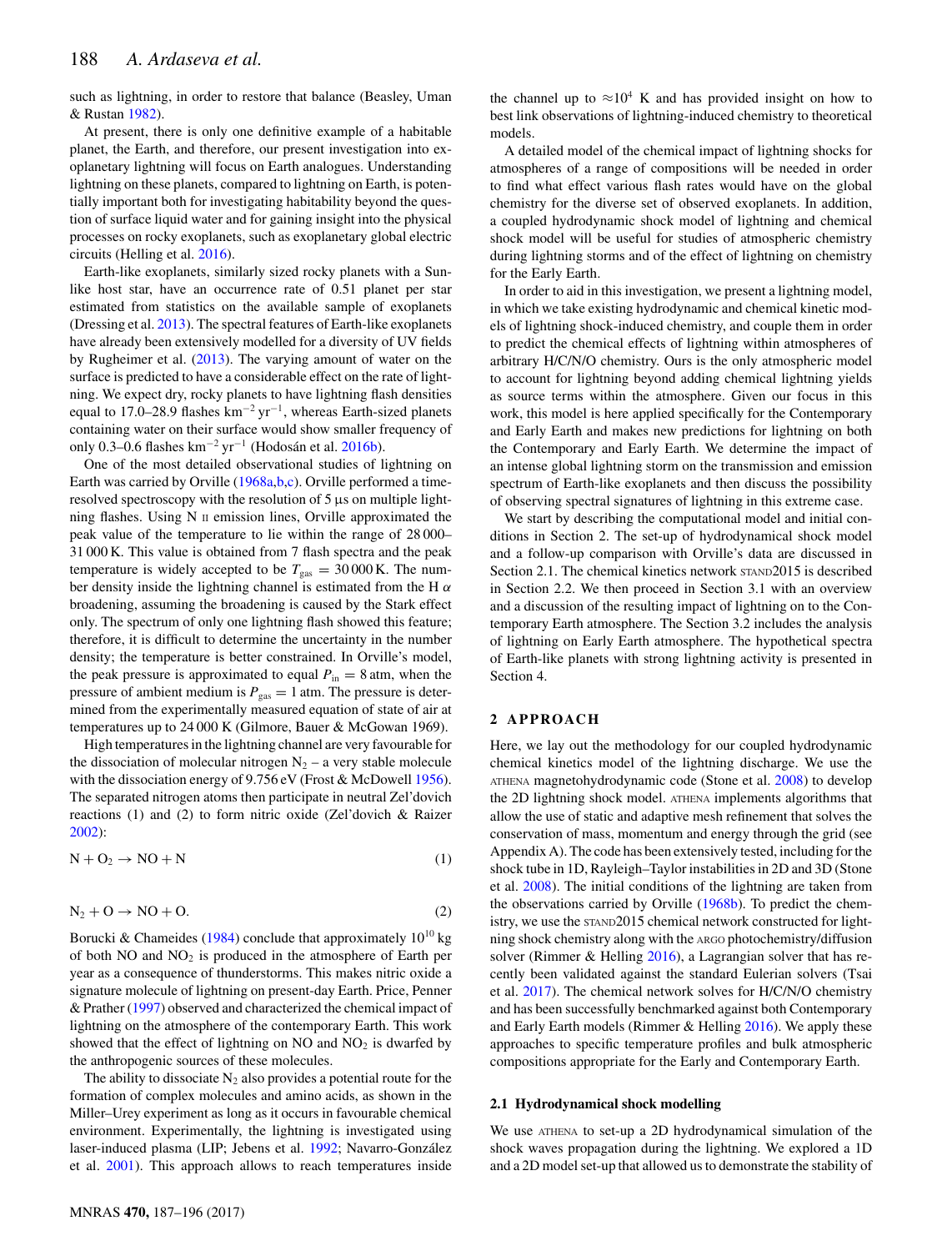<span id="page-2-0"></span>

**Figure 1.** 2D snapshots of lightning shock wave propagation at 0 s, 100  $\mu$ s, and 400 µs. Spatial axes have units of cm. First row shows changes in the gas number density, second – in gas pressure, and third – in gas temperature.

the hydrodynamic solution of our shock wave model. The 2D set-up further allows for a first visualization of the mainly 2D geometry of the lighting channel.

The computational grid contains  $400 \times 400$  cells, each corresponding to  $1 \text{ cm}^2$ . The initial width of lightning channel is set to 1 grid cell. Two shock waves then propagate parallel in opposite directions, assuming open boundary conditions. For every point in time and space, ATHENA solves the equation of hydrodynamics (Appendix A). We assume that the cooling of the lightning channel occurs mainly due to radiative processes. Thus, we incorporate a radiative cooling function, discussed in Appendix B.

We assume the ideal gas with  $\gamma = 1.44$ . The initial conditions inside the lightning channel are set to  $T_{\text{in}} = 30000 \text{ K}$  and  $P_{\text{in}} = 8P_{\text{gas}}$ according to Orville [\(1968b\)](#page-8-9). The lightning is initiated at 0 km altitude where the physical conditions of the air are the following:  $P_{\text{gas}} = 103\,900$  Pa and  $T_{\text{gas}} = 272.1$  K. The atmosphere is composed mostly of oxygen and nitrogen with traces of other elements, with the molar mass  $M = 28.97 \text{ mol g}^{-1}$  $M = 28.97 \text{ mol g}^{-1}$  $M = 28.97 \text{ mol g}^{-1}$ . Fig. 1 shows the changes in  $n_{\text{gas}}$ ,  $P_{\text{gas}}$ ,  $T_{\text{gas}}$  during the first 400 μs.

The  $P_{\text{in}}$ ,  $n_{\text{in}}$ ,  $T_{\text{in}}$  values are extracted from the centre of the initial discharge channel, i.e. from  $200 \times 200$ th grid cell and are presented in Fig. [2.](#page-2-1) The simulation demonstrates a good fit with observational temperature data. Orville's temperature values are believed to be precise and reliable since are obtained from N II emission line of multiple flash spectra. The number density curve obtained in the simulations show the difference with Orville's by a factor of 2. Orville estimated the number density from H  $\alpha$  broadening due to Stark effect. Only one flash produced detectable spectral features, thus large errors are expected. The differences between simulation and observations is also observed in pressure curve. This is because our simulation explicitly respects the ideal gas law, whereas Orville estimates the pressure independently. The pressure values are taken from prior measurements of air at temperatures below 24 000 K (Gilmore et al[.1969\)](#page-7-11), which is much lower than the estimated temperature inside the discharge channel.

All numerically obtained values of *P*, *n*, *T* never go to unreasonably low or high values, and the physical conditions of the medium return to pre-shocked values after 0.8 s. The simulation values of *P*, *n* and *T* agree with ideal gas law, thus are considered and the  $P_{\text{in}}(t)$ ,  $n_{\text{in}}(t)$ ,  $T_{\text{in}}(t)$  output is used as an input for chemical kinetics network.

<span id="page-2-1"></span>

**Figure 2.** Temperature  $T_{\text{in}}$ , pressure  $P_{\text{in}}$  and number density  $n_{in}$  profiles of the lightning in the first 40  $\mu$ s. Blue line – simulation results, red dots – Orville's data. The deviation in number density values is a result of differences between our simulation and the estimate of Orville [\(1968c\)](#page-8-10).

## **2.2 Chemical kinetics network**

The lightning shock model is coupled to a 1D photochemistrydiffusion code ARGO (Rimmer & Helling [2016\)](#page-8-16), which solves the continuity equations for vertical atmospheric chemistry:

$$
\frac{\partial n_i}{\partial t} = P_i - L_i - \frac{\partial \Phi_i}{\partial z},\tag{3}
$$

where  $n_i(t, z)$  (cm<sup>-3</sup>) is the number density of species *i* and  $i = 1, \ldots, N_s$ , and  $N_s$  is the total number of species.  $P_i$  is the rate of production and  $L_i$  is the rate of loss, both with units cm<sup>-3</sup> s<sup>-1</sup>. The vertical change in flux  $\Phi_i$  represents both Eddy and molecular diffusion. Except at one height in the atmosphere, this equation is solved precisely as described in Rimmer & Helling [\(2016\)](#page-8-16), where each height has a constant gas temperature *T* (K) and pressure *p* (bar). A parcel of gas is followed as it moves through the atmosphere, and chemistry is tracked for this parcel. The chemical network used here is the STAND2016 network (Rimmer & Helling [2016\)](#page-8-16), except for R227/228:

#### $CH_3 + OH + M \rightarrow CH_3OH + M$

for which we replace the rate coefficient used in Rimmer & Helling [\(2016\)](#page-8-16) with the rate coefficient from Jasper et al. [\(2007\)](#page-7-12), following Tsai et al. [\(2017\)](#page-8-17).

Lightning shock chemistry is initiated deep in the atmosphere, where  $p \sim 0.1 - 1$  bar. As discussed in Section 2.1, at a set height,  $z_l = 0$  km, the lightning shock is initiated. Right when the parcel achieves this height, the lightning shock initiates. Pressure and temperature are determined in the manner described above in Section 2.1. The rate of change of these parameters, the magnitude of the temperature and the high pressures are such that any chemical time-scale, or even the time-scale for the lightning shock itself, is much shorter than the dynamical time-scales. Although molecular diffusion is considered alongside the shock chemistry in the code, effectively, for the duration of the lightning shock  $\Phi_i = 0$ .

Lightning achieves temperatures on the order of 30 000 K at the beginning of our shock, and these temperatures will effectively dissociate and ionize the gas. To account for this without overly taxing the integrator, we set the initial conditions for the parcel at  $z_l = 0$  km such that all species are fully dissociated and ionized. The elemental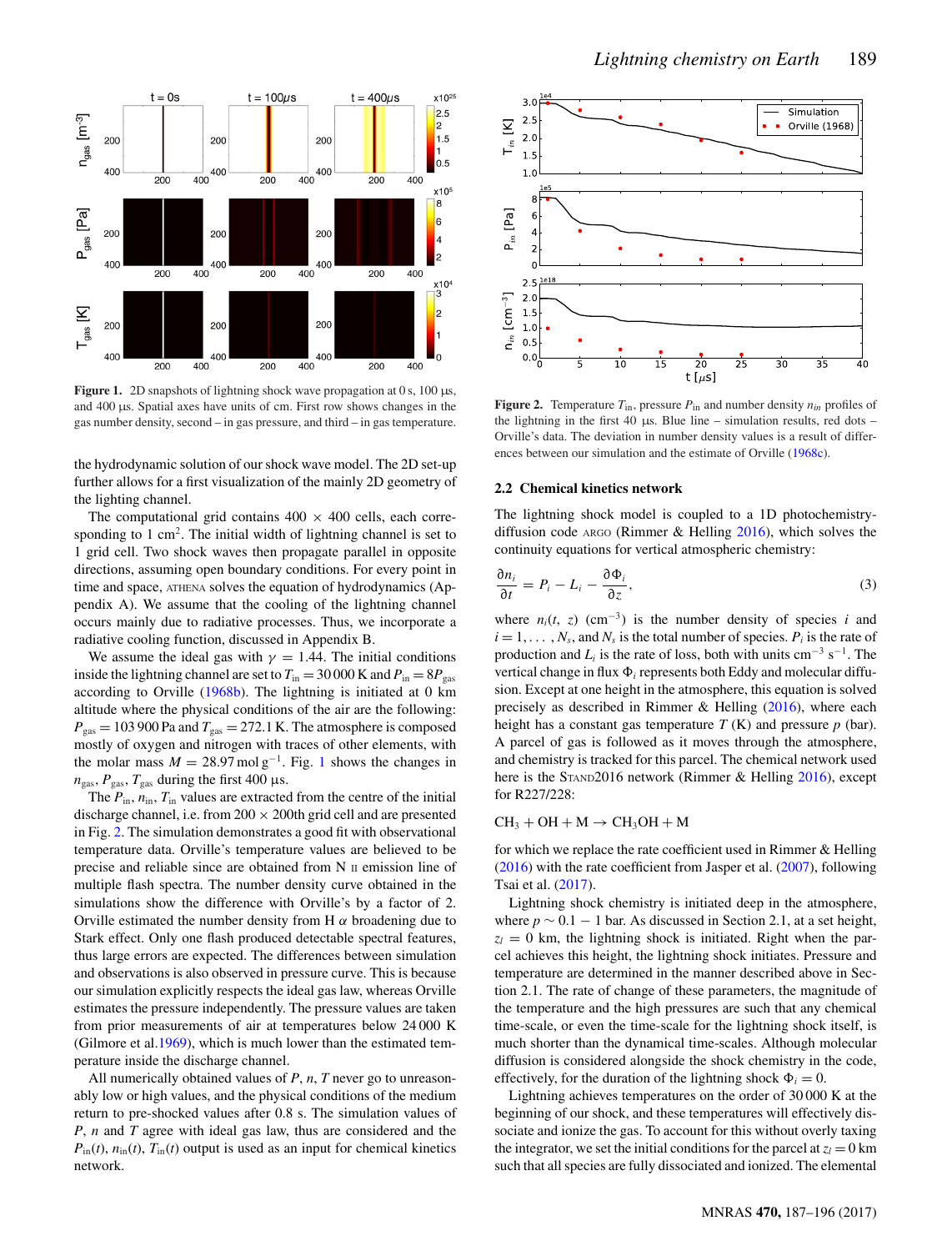abundances are maintained, but entirely in the form of singly ionized cations. This initial condition deviates from our assumptions for the cooling rate (see Appendix B). For every cation, an electron e<sup>−</sup> is introduced to preserve charge balance. This means that our assumed initial conditions are such that the degree of ionization  $f_e = 1$ . This may seem artificial, but is not unreasonable if one considers that every collision in a 30 000 K gas will be dissociating and/or ionizing. The barriers for dissociation and ionization are in the same order as the temperature, so the barrier will only slow things by at most a factor of  $\sim$ exp (20 eV /*kT*)  $\sim 10^3$ , for the highest ionization potentials. The time-scale for complete ionization in a 30 000 K, 8 bar gas is therefore on the order of

$$
\frac{e^{-I/kT}}{\sigma \nu n_{\rm gas}} \approx 10^{-9} \text{ s}.
$$

This is vastly shorter than the time resolution in which we consider our lightning shock. After the temperature falls to ∼10 000 K; however, chemical time-scales extend to the length of seconds, and at much lower temperatures, potentially to days or years. In this manner, lightning chemistry can linger for an extended period of time and can affect the entire atmospheric chemistry above which lightning has recently been initiated.

The competition between the rate of lightning events and the chemical time-scales, largely set by the pressures and the energetic barriers for destroying species generated in the lightning shock at quantities far outside equilibrium, will determine the global mixing ratios of lightning species. This sort of analysis would require detailed lightning statistics, of the form of, e.g. Hodosán et al.  $(2016b)$  $(2016b)$ . As a first step, we do not consider this detailed statistics, but rather assume every parcel of gas at the exoplanetary surface receives a lightning shock.

A parcel experiences the shock at  $z = 0$  km and remains at this height for a time set by the dynamical time-scale  $t_d$  (s). The dynamical time-scale is determined from the Eddy Diffusion coefficient  $K_{zz}$  (cm<sup>2</sup> s<sup>-1</sup>) and the difference between the heights at which the constant temperatures and pressures are set,  $\Delta h$  (km), as follows:

$$
t_d = \frac{(\Delta h)^2}{K_{zz}}.\tag{4}
$$

At  $z = 0$ ,  $K_{zz} = 10^5$  cm<sup>2</sup> s<sup>-1</sup> and  $\Delta h = 2$  km, so  $t_d \approx 4.6$  d. Therefore, the parcel receives the shock, remains at  $z = 0$  km for 4.6 d and then moves up to a new height. Right before the parcel is moved, its chemistry is recorded and the entire region at  $z = 0$  km is treated as having the final chemistry of this parcel. This is effectively setting the time between each lightning event that the gas at  $z = 0$  km experiences equal to 4.6 d. From this time-scale and the average energy of a lightning flash, we can work out the effective lightning density assumed for our model.

The flash density  $\rho_{\text{fl}}$  (flashes km<sup>-2</sup> h<sup>-1</sup>) will be proportional to the number density of the gas at the shock  $n_{\text{in}}$  (cm<sup>-3</sup>) multiplied by the energy added to each particle by the shock, which by the equipartition theorem we will set to  $3/2k_B\Delta T \approx 3/2k_B T_{\text{in}}$ . Treating this as an ideal gas:

$$
\rho_{\rm fl} = \Delta h \, \frac{P_{\rm in}}{k_B T_{\rm in}} \, \frac{\frac{3}{2} k_B T_{\rm in}}{E_{\rm fl}} \, \frac{K_{zz}}{(\Delta h)^2},\tag{5}
$$

$$
=\frac{3P_{\text{in}}K_{zz}}{2\Delta hE_{\text{f}}},\tag{6}
$$

where we take  $E_{\text{fl}} = 4 \times 10^8$  J as the average energy of a lightning flash (Borucki & Chameides [1984\)](#page-7-10). This provides a value of  $\rho_{\text{fl}} \approx$ 5.4 × 10<sup>4</sup> flashes km<sup>-2</sup> h<sup>-1</sup>. By comparison, the highest flash density

<span id="page-3-0"></span>

**Figure 3.** Temperature profile of Earth (Hedin [1987,](#page-7-13) [1991\)](#page-7-14).

<span id="page-3-1"></span>**Table 1.** Chemistry at the surface of the Contemporary and Early Earth used in our models.

| Chemical species | Contemporary Earth       | Early Earth          |  |  |
|------------------|--------------------------|----------------------|--|--|
| $N_2$            | 0.8                      | 0.8                  |  |  |
| O <sub>2</sub>   | 0.2                      | 0.0                  |  |  |
| $H_2O$           | 0.01                     | 0.01                 |  |  |
| CO <sub>2</sub>  | $3.5 \times 10^{-4}$     | 0.1                  |  |  |
| CH <sub>4</sub>  | $2.0 \times 10^{-6}$     | 0.0                  |  |  |
| H <sub>2</sub>   | $1.0 \times 10^{-6}$     | $1.0 \times 10^{-3}$ |  |  |
| CO               | $6.0 \times 10^{-7}$     | $5.0 \times 10^{-5}$ |  |  |
| $N_2O$           | $6.0 \times 10^{-7}$     | 0.0                  |  |  |
| O <sub>3</sub>   | $2.0 \times 10^{-8}$     | 0.0                  |  |  |
| HNO <sub>3</sub> | $1.0 \times 10^{-10}$    | 0.0                  |  |  |
| NO <sub>2</sub>  | $6.0 \times 10^{-11}$    | 0.0                  |  |  |
| NO.              | $2.5 \times 10^{-11}$    | 0.0                  |  |  |
| HO <sub>2</sub>  | $7.233 \times 10^{-12}$  | 0.0                  |  |  |
| HO               | $7.2333 \times 10^{-14}$ | 0.0                  |  |  |

observed on Earth is <sup>∼</sup>0.1 flashes km−<sup>2</sup> <sup>h</sup>−<sup>1</sup> produced in thunderstorms in Florida and other areas in the United States (Huffines & Orville [1999\)](#page-7-15). We consider these intense lightning flash densities to be a practical upper limit for estimating the chemical impact of lightning on Earth-like exoplanets with Earth-like flash energies.

## **2.3 Initial conditions**

To study the impact of lightning on the atmospheric chemistry, we first assume that the pressure and temperature profiles of both Contemporary and Early Earth are identical, consistent with Rimmer & Helling [\(2016\)](#page-8-16). The temperature profile of the Earth atmosphere is adapted from Hedin [\(1987,](#page-7-13) [1991\)](#page-7-14) as shown in Fig. [3.](#page-3-0)

The chemical composition of present-day Earth is oxidising, dominated by nitrogen (80 per cent) and oxygen (20 per cent) with traces of other elements. The chemical abundances at 0 km altitude (1 atm) are summarized in Table [1](#page-3-1) and are chosen according to Seinfeld & Pandis [\(2016\)](#page-8-18).

For the Early Earth, we adapt the atmospheric composition introduced by Kasting [\(1993\)](#page-8-19). His weakly reducing atmosphere is the best simultaneous explanation of the observed hydrogen fractiona-tion, <sup>22</sup>Ne/<sup>20</sup>Ne and xenon isotope ratios (Hunten [1973;](#page-7-16) Ozima & Nakazawa [1980;](#page-8-20) Zahnle, Kasting & Pollack [1990;](#page-8-21) Zahnle [1990\)](#page-8-22), and is the atmosphere that is most consistent with the best understood atmospheric escape rates of  $H_2$  (Lammer et al. [2008\)](#page-8-23).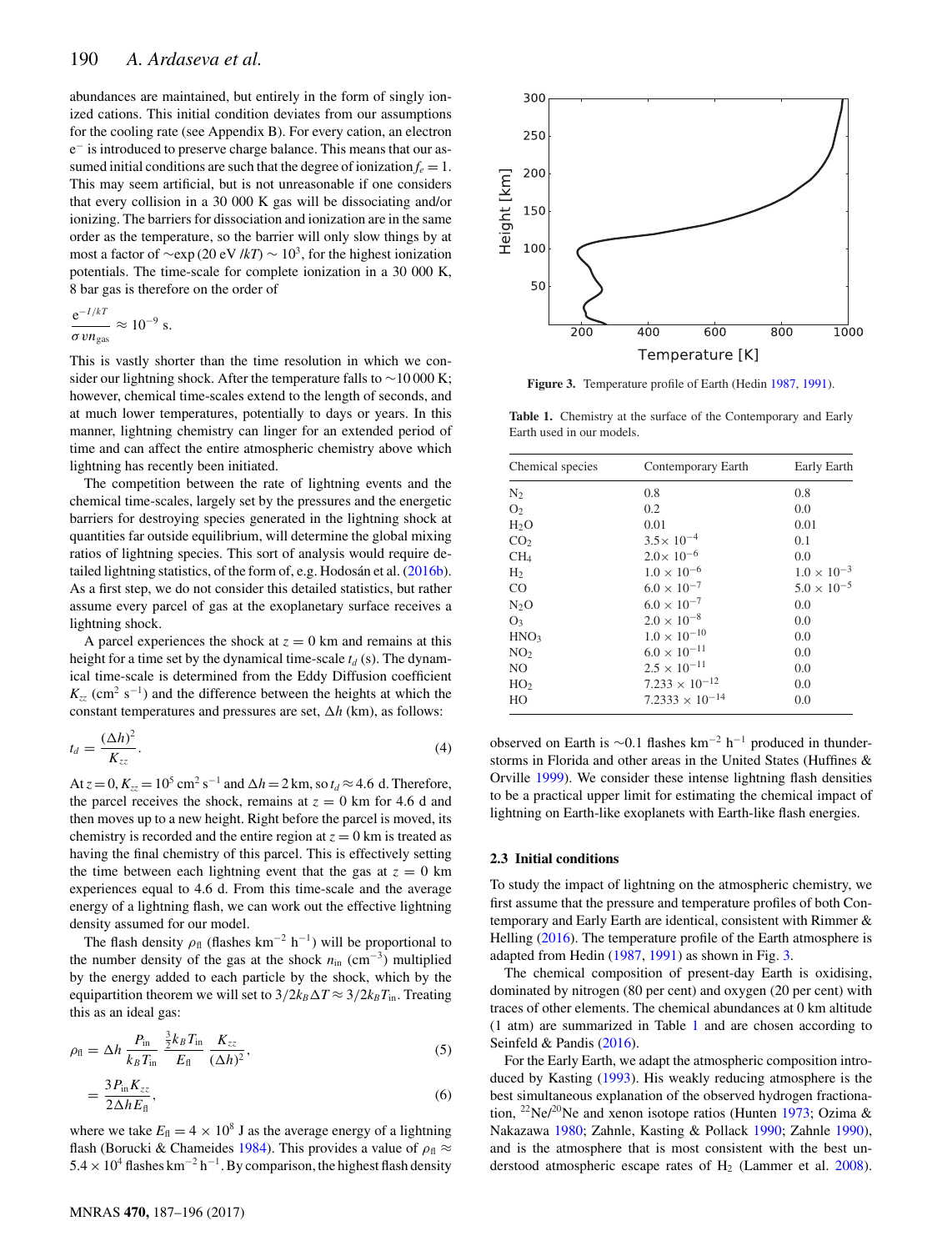According to Kasting [\(1993\)](#page-8-19), the atmosphere of Early Earth is assumed to consist mostly of 80 per cent of  $N_2$  and 10 per cent of  $CO<sub>2</sub>$ , with traces of H<sub>2</sub>O, H<sub>2</sub> and CO at 0 km altitude (see Table [1\)](#page-3-1).

The cooling function for both atmospheres is estimated as described in Appendix B for the main chemical constituents  $-N_2$  and  $O_2$  for Contemporary Earth and  $N_2$  and  $CO_2$  for Early Earth.

## **3 RESULTS**

We use the model discussed earlier to study the practical upper limit of the impact of lightning on present-day and Early Earth atmospheres. The results provide an estimated impact of global super-intense lightning storms on exoplanets similar to Earth and orbiting Sun-like stars. The model also allows us to predict the results of balloon experiments within lightning storms on the Contemporary Earth. In addition, it can be used as a tool for estimating the chemical impact of lightning on the Early Earth.

#### **3.1 Contemporary earth**

We first turn our attention to the  $NO<sub>x</sub>$  production during lightning in order to validate the chemical output of the code. At high temperatures nitric oxide is formed via Zel'dovich reactions (7) and (8):

$$
O_2 + N \to NO + N \tag{7}
$$

$$
N_2 + O \to NO + O. \tag{8}
$$

STAND contains the reverse reaction of reaction (8):

$$
NO + O \rightarrow N_2 + O. \tag{9}
$$

The reverse reaction rates will lead the gas into chemical equilibrium if enough time is given and if no disequilibrium processes (e.g. photochemistry) are included. Such reaction rates are not always physically accurate, and in our case, lead to significant underestimation for reaction (8) at high temperatures. Thus, it was decided to use experimentally obtained coefficients from Michael & Lim [\(1992\)](#page-8-24) at high temperatures to calculate the rate coefficient  $k$  (cm<sup>3</sup> s<sup>-1</sup>) via equation 10, where *T* (K) is the temperature:

$$
k(T) = 1.66 \times 10^{-10} \,\text{cm}^3 \text{s}^{-1} \text{ e}^{-3.8 \times 10^4 \,\text{K}/T}.
$$
 (10)

This clearly demonstrates the need for experimental studies that would provide the lacking rate coefficients for this and other missing reactions. Our model shows that Zel'dovich reactions take place only in the temperature range of  $\approx$ 2000–10 100 K. The rate of formation of NO reaches up to  $\approx 10^{20}$  cm<sup>-3</sup> s<sup>-1</sup>.

Another three-body reaction is consistently observed to produce nitric oxide from the very beginning of the electric discharge and is

$$
N + O + M \to NO + M,
$$
\n(11)

where M is any third body. This reaction disappears only when the heated air returns into thermodynamic equilibrium and cools down to preshocked temperatures. The importance of this threebody association (equation 11) to forming NO during a lightning event has not to our knowledge been mentioned anywhere in the literature before now.

Fig. [4](#page-4-0) demonstrates the change in mixing ratios<sup>2</sup> during the lightning for both NO (solid line) and  $NO<sub>2</sub>$  (dashed line). This

<span id="page-4-0"></span>

**Figure 4.** Mixing ratios of NO (solid line) and  $NO<sub>2</sub>$  (dashed line) as a function of temperature during lightning for the Contemporary Earth. The mixing ratios reach up to  $X(NO) = 6.766 \times 10^{-3}$  and  $X(NO_2) = 1.175 \times 10^{-4}$ . The estimates 'freeze-out' temperature are shown in grey dotted line,  $T_f(NO) \approx$ 2000 K and  $T_f(NO_2) \approx 1000$  K.

<span id="page-4-1"></span>

**Figure 5.** The atmospheric profiles of NO,  $NO<sub>2</sub>$  and  $O<sub>3</sub>$  for the Contemporary Earth. Red line – with lightning, blue line – without, black dots – balloon observations [NO and NO<sub>2</sub> from Sen et al. [\(1998\)](#page-8-25), O<sub>3</sub> from Massie & Hunten [\(1981\)](#page-8-26)].

allows to estimate the 'freeze-out' temperature  $T_f$  after which almost no change in the mixing ratios occur (vertical dashed line; Navarro-González et al.  $2001$ ). For NO,  $T_f(NO)$  is estimated to be  $\approx$  2000  $\pm$  500 K. The net yield is calculated from our re-sults using equation (49) from Rimmer & Helling [\(2016\)](#page-8-16) and is equal to  $P(\text{NO}) = (8.04 \pm 2.00) \times 10^{16}$  molecules J<sup>-1</sup>. Borucki & Chameides [\(1984\)](#page-7-10) predicted the net yield of produced nitric oxide during the lightning discharge to be  $(9 \pm 2) \times 10^{16}$  molecule J<sup>-1</sup>. The laboratory studies of electric discharge demonstrated the yield of (1.5 ± 0.5) × 10<sup>17</sup> molecule J<sup>-1</sup> (Navarro-González et al. [2001\)](#page-8-14). The produced levels of NO are in agreement with both experimental and observational values.

The atmospheric profiles for each chemical specie are produced by the model and include the photochemical and diffusion pro-cesses. Fig. [5](#page-4-1) shows the profiles of NO,  $NO<sub>2</sub>$  and  $O<sub>3</sub>$  in the case of lightning (red) and without (blue). The initial increase of NO and  $NO<sub>2</sub>$  is a consequence of lightning at 0 km altitude, where the mixing ratios reach  $X(NO) = 4.9 \times 10^{-8}$  and  $X(NO_2) = 7.3 \times 10^{-3}$ . Nitric oxide is then destroyed to produce  $NO_2$ ,  $NO_3$  and  $N_2O_3$ . At

 $2$  The mixing ratio of a species X is the number density of that species divided by the total number density:  $n(X)/n_{\text{tot}}$ .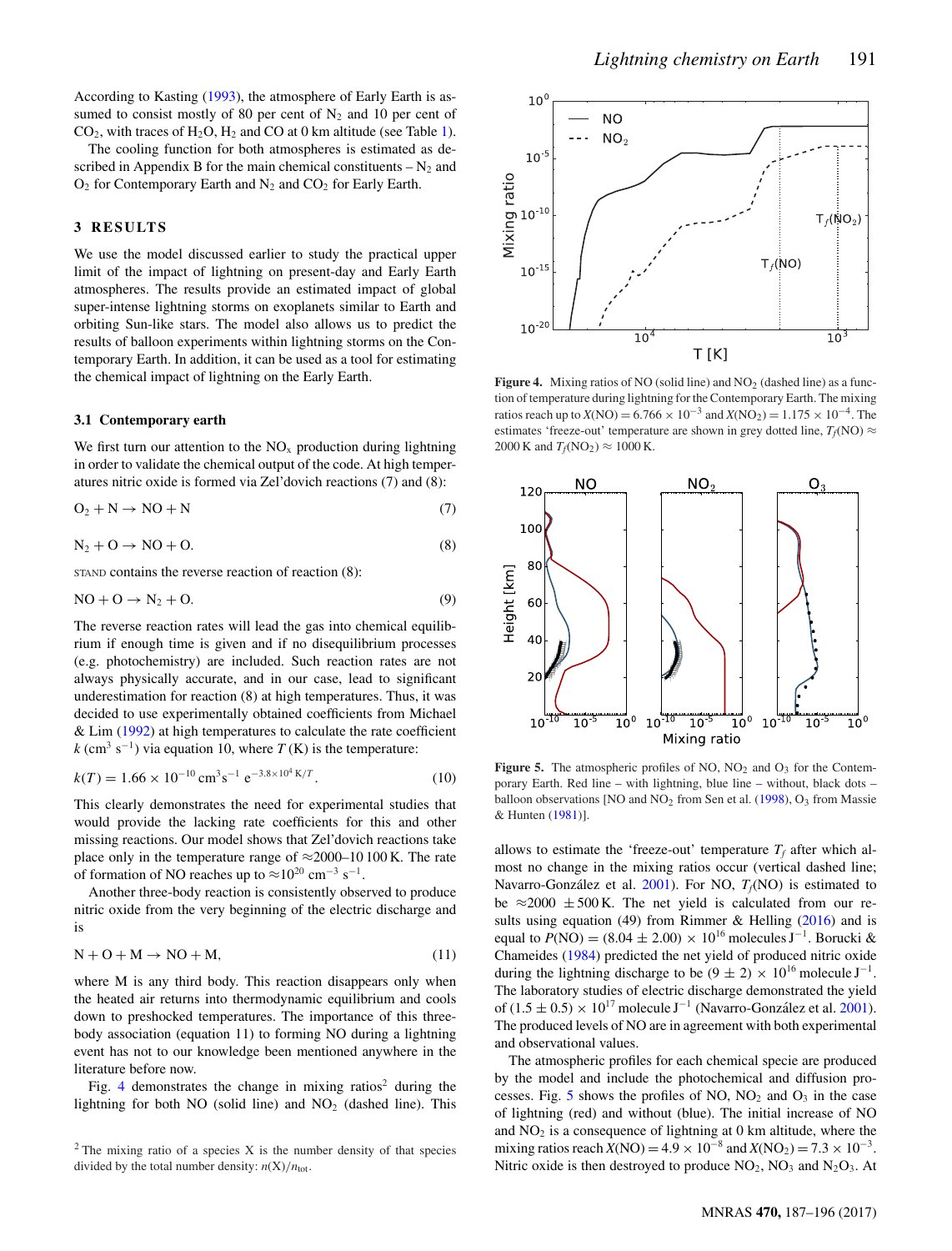<span id="page-5-0"></span>

**Figure 6.** Atmospheric profiles of CO,  $O_2$ ,  $CO_2$ ,  $N_2$ ,  $H_2O$ ,  $O_3$ ,  $H_2$ , NO and  $C_2N$  for the Early Earth. Blue line – lightning off; red line – with lightning on.

10–60 km altitude, the abundance of NO is increasing due to the reverse reactions reaching the maximal value of  $X(NO) = 6.5 \times 10^{-3}$ . NO2 remains constant until 40 km. Higher in the atmosphere, the photochemical reactions destroy both NO and NO2.

The fraction of ozone is visibly reduced by the lightning because most of the oxygen is in the nitric oxide. When the photochemical destruction of NO becomes efficient, the mixing ratio of  $O<sub>3</sub>$ reaches its non-lightning value and even slightly exceeds it, reaching  $X(O_3) = 1.9 \times 10^{-7}$  at 75 km.

The atmospheric profiles in Fig. [5](#page-4-1) also include the values obtained during the balloon measurements when no lightning is present in the atmosphere. The simulation results are in a good agreement with the measurements. Thus, we can use the results to predict maximal mixing ratios for balloon measurements taking place from within a lightning storm.

## **3.2 Early Earth**

We then apply our code to the Early Earth by shocking our parcel at 0 km height within a bulk atmosphere from Rimmer & Helling [\(2016\)](#page-8-16). We assume an effective lightning flash density of 5.4  $\times$  $10^4$  flashes km<sup>-2</sup> h<sup>-1</sup>. Fig. [6](#page-5-0) shows the variations in atmospheric profiles of the main chemical elements for both with and without lightning.

The abundance of  $N_2$  and  $CO_2$  decrease by a very small amount during the lightning discharge. The mixing ratio of CO increases initially to  $10^{-2}$  and remains constant until gets dissociated by photochemistry. The net amount of  $H_2$  is decreased by the presence of lightning. This correlates with the production of H-containing molecules during electric discharge, such as HNO and NH2OH.

Similar to the present-day Earth case, the simulation demonstrates very efficient formation of nitric oxide during the lightning event. The maximal mixing ratio during electric discharge reaches up to  $X(NO) = 1.33 \times 10^{-3}$ . The 'freeze-out' temperature is approximated to be 2190  $\pm$  300 K. Thus, using equation (49) from Rimmer & Helling [\(2016\)](#page-8-16), the estimated yield is  $P(NO) \approx$  $1.42 \pm 0.19 \times 10^{16} \,\mathrm{J}^{-1}$ . Kasting & Walker [\(1981\)](#page-8-27) estimated the production efficiency during the lightning event in the Early Earth as  $(0.27 - 1.1) \times 10^{16}$  molecule J<sup>-1</sup>, assuming the 'freeze-out' temperature to equal 3500 K. The difference in 'freeze-out' temperatures for Contemporary and Early Earth atmospheres arise due

to the different cooling rates appropriate for the bulk composition of Early Earth. Such a large yield makes both  $NO$  and  $NO<sub>2</sub>$  candidate lightning tracers on Earth-like exoplanets. However, stars with different XUV field will destroy some of these species more or less rapidly.

The computational model shows that different reactions are responsible for NO formation compared to the Contemporary Earth atmosphere. Zel'dovich reactions are present; however, Reaction (13) occurs only in the narrow temperature range of  $\approx$ 3000–2400 K. This is explained by the much smaller amount of oxygen present in Early Earth atmosphere. The three-body reaction is preset from the beginning of the lightning and disappears at  $\approx$ 2400 K. At temperatures lower than 2000 K, nitric oxide is formed due to the dissociation of more complex H-rich molecules produced by the lightning, such as NHO,  $NH<sub>2</sub>O$  and  $HNO<sub>2</sub>$  (reactions 15, 16 and 17):

$$
N_2 + O \to NO + O \tag{12}
$$

$$
N + O_2 \to NO + N \tag{13}
$$

$$
N + O + M \rightarrow NO + M \tag{14}
$$

$$
H + HNO \rightarrow H_2 + NO \tag{15}
$$

$$
NH2O + M \rightarrow H2 + NO + M
$$
 (16)

$$
HNO2 + M \rightarrow HO + NO + M.
$$
 (17)

The noticeable deviation from the non-lightning case is also observed in the profile of C<sub>2</sub>N. The mixing ratio reaches  $1.1 \times 10^{-6}$ during the lightning and remains constant up until 100 km. In reality, the destruction of  $C_2N$  might occur at much lower altitudes in the atmosphere. This this molecule has not been studied in detail experimentally, but there have been extensive theoretical studies into its reactions with H<sub>2</sub>O, CH<sub>4</sub>, NH<sub>3</sub>, C<sub>2</sub>H<sub>2</sub> (Wang, Ding & Sun  $2006$ ) and  $H_2S$  (Dong, Wang & Tian [2010\)](#page-7-17). These theoretical studies suggest that reactions between  $C_2N$  and these species proceed without barriers, but the branching ratios and rate coefficients remain undetermined. There has been some yet unpublished work involving the reaction of  $C_2N$  with  $CO_2$ , which is expected to encounter a moderate barrier, and with  $NO<sub>2</sub>$ , which may proceed efficiently (J. Wang, private communication). Because the rate constants for these reactions remain undetermined, STAND at present does not include these destruction pathways for  $C_2N$ . We are hopeful that future work will be performed to fix the branching ratios and allow us to estimate reliable rate constants for these destruction pathways in order to determine both the stability of  $C_2N$  within the deep atmosphere, as well as the chemical fate of its products. The 'freeze-out' temperature for  $C_2N$ , sans the destruction pathways, is estimated to be around 4000 K. The formation path from a fully ionized gas is determined shown in Table [2.](#page-6-0) The reaction in bold corresponds to the rate-limiting step that defines the time-scales for the whole reaction chain. We have found no literature relating cyanomethylidyne  $(C_2N)$  either to lightning or to atmospheric chemistry, although Wang et al. [\(2006\)](#page-8-28), among other publications, propose that  $C_2N$  would plausibly be present in detectable quantities within interstellar clouds and discs. Study of the reaction kinetics of  $C_2N$  is important for all hydrogen-poor atmospheres, where dissociation is important. It does not matter whether the dissociation is caused by lightning or geochemistry or biochemistry.

Lightning causes the molecular oxygen to decrease initially since oxygen atoms are more likely to end up in the nitric oxide. Higher in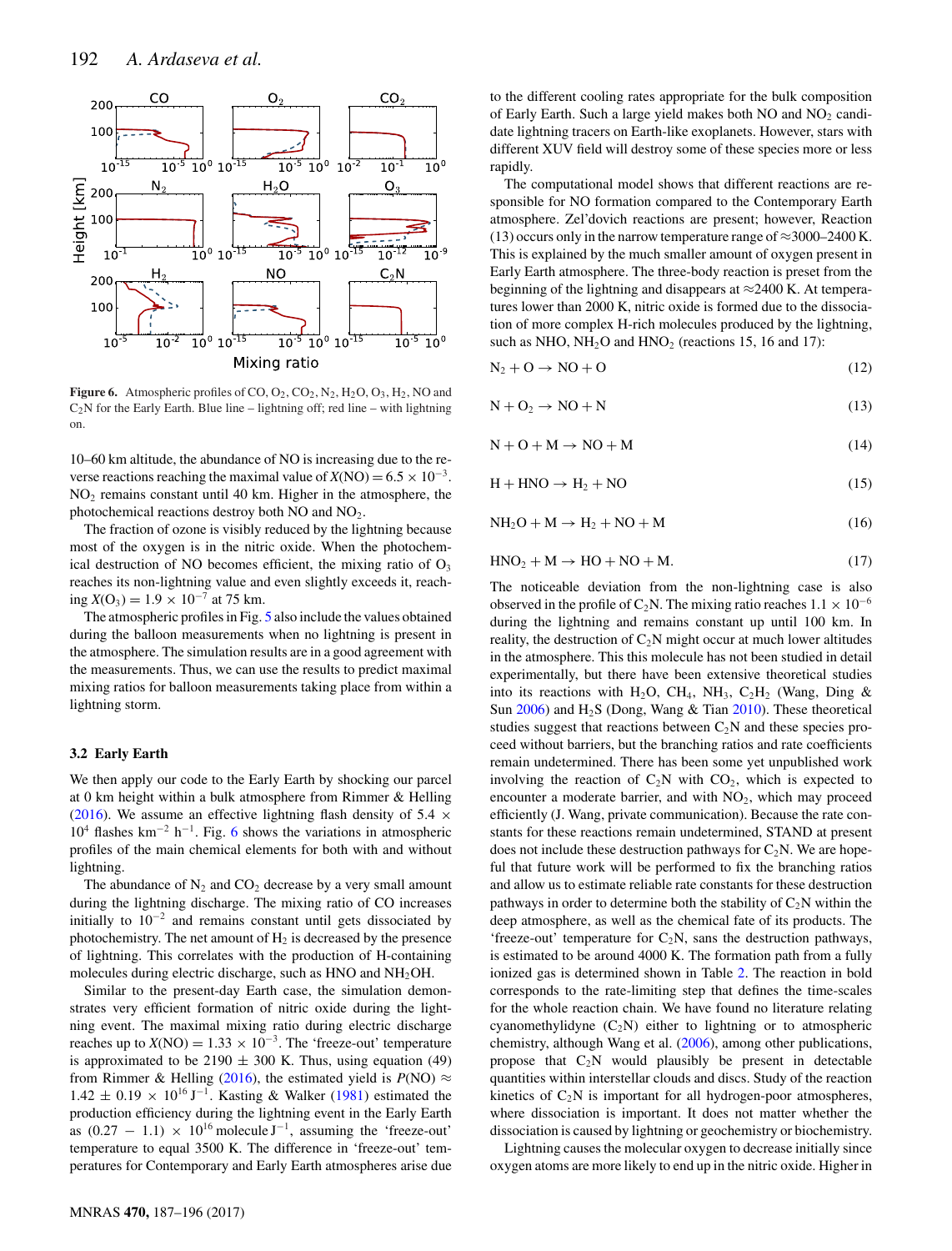<span id="page-6-0"></span>**Table 2.** Balanced path for  $C_2N$ formation during the lightning. The reaction in bold corresponds to the rate-limiting step.

| $2(C^+ + e^- + M \rightarrow C) + M$           |
|------------------------------------------------|
| $2(N^+ + e^- + M \longrightarrow N) + M$       |
| $C + N + M \longrightarrow CN + M$             |
| $CN + CN + M \longrightarrow NCCN + M$         |
| $C^+$ + NCCN $\longrightarrow$ $C_2N^+$ + CN   |
| $C_2N^+ + e^- \longrightarrow C_2 + N$         |
| $C_2 + N + M \longrightarrow C_2N + M$         |
| $5e^- + 3C^+ + 2N^+ \longrightarrow C_2N + CN$ |

the atmosphere, the fraction of  $O_2$  increases due to the dissociation of NO*<sup>x</sup>* molecules:

$$
NO_3 + M \rightarrow NO + O_2 + M \tag{18}
$$

$$
O + NO_2 \leftrightarrow NO + O_2 \tag{19}
$$

$$
NO2 + NO3 \leftrightarrow NO2 + NO + O2.
$$
 (20)

In the non-lightning case, oxygen forms from hydrogen and carboncontaining reactions. These reactions are not observed when the lightning is present. Only reactions involving  $NO<sub>x</sub>$  produce substantial amount up to 100 km. At 24 km, a rapid decrease in the mixing ratio of  $O_2$  is caused by the interactions involving nitrosyl hydride (HNO). HNO is formed from the following reactions involving NH2O and destroys molecular oxygen in the following way:

$$
NH2O + HO \rightarrow HNO + H2
$$
 (21)

$$
NH2O + CHO \rightarrow HNO + CH2O
$$
 (22)

$$
HNO + O2 \rightarrow NO + HO2.
$$
 (23)

The  $NH<sub>2</sub>O$  is a highly unstable, transitional species of known importance in many chemical kinetics pathways and is efficiently formed by lightning. It quickly reacts away to nitrosyl hydride (HNO) that then is destroyed via oxidation, resulting in a significant decrease of molecular oxygen.

## **4 TRANSMISSION SPECTROSCOPY WITH LIGHTNING**

Synthetic transmission spectra in the range of  $0.5-10 \mu m$  were computed for an Earth-like planet orbiting a Sun-like star. Four models were computed for the 'Early Earth' and 'Contemporary Earth' scenarios, with and without lighting. The 1D radiative transfer forward model of the Tau-REx atmospheric retrieval framework (Waldmann et al. [2015a,](#page-8-29)[b\)](#page-8-30), based on the Tau code by Hollis, Tessenyi & Tinetti [\(2013\)](#page-7-18), was adapted to compute the transmission spectrum, given the variable temperature-pressure profiles and altitude dependent mixing ratios by the STAND network. The transmission spectra are given in terms of the ratio of the radius of the planet,  $R_p$  to the radius of the star  $R_*$  squared, or  $R_p^2/R_*^2$ , and scaled by  $10^{-5}$  so that the features can be seen by eye.

Due to the large number of possible opacities of the chemical network, we restricted the computation of the transmission spectra to the most prominent species:  $O_2$ ,  $O_3$ , NO, NO<sub>2</sub>, NH<sub>3</sub>, HCOOH, HCN,  $H_2O$ , CO<sub>2</sub>, CO, CH<sub>4</sub>, C<sub>2</sub>H<sub>2</sub> and C<sub>2</sub>H<sub>6</sub>. The mean molecular

<span id="page-6-1"></span>

**Figure 7.** Transmission spectrum of a Contemporary-Earth-like planet 1 au from a solar-type star, in terms of the transit depth versus the wavelength in microns.

<span id="page-6-2"></span>

**Figure 8.** Transmission spectrum of an Early-Earth-like planet 1 au from a young solar-type star, in terms of the transit depth versus the wavelength in microns.

<span id="page-6-3"></span>

**Figure 9.** Molecular contributions for the Contemporary Earth transmission spectrum, as a function of wavelength  $(\mu m)$ .

weight of the atmosphere was calculated using the full chemical network. Temperature and pressure broadened absorption crosssections were computed at a constant spectral resolution of 7000 and binned to 100 as shown in Figs [7](#page-6-1) and [8.](#page-6-2) Molecular line list opacities were obtained from the ExoMol project (Tennyson & Yurchenko [2012\)](#page-8-31), HITRAN (Rothman et al. [2009,](#page-8-32) [2013\)](#page-8-33) and HITEMP (Rothman et al. [2010\)](#page-8-34). Rayleigh scattering and collision-induced absorption of  $H_2-H_2$  and  $H_2$ –He (Richard et al. [2012\)](#page-8-35) were also included. The atmospheres are assumed to be cloud free. Molecular contributions to the opacity for the 'Modern-Earth' scenario, both with and without lightning, are shown in Fig. [9.](#page-6-3)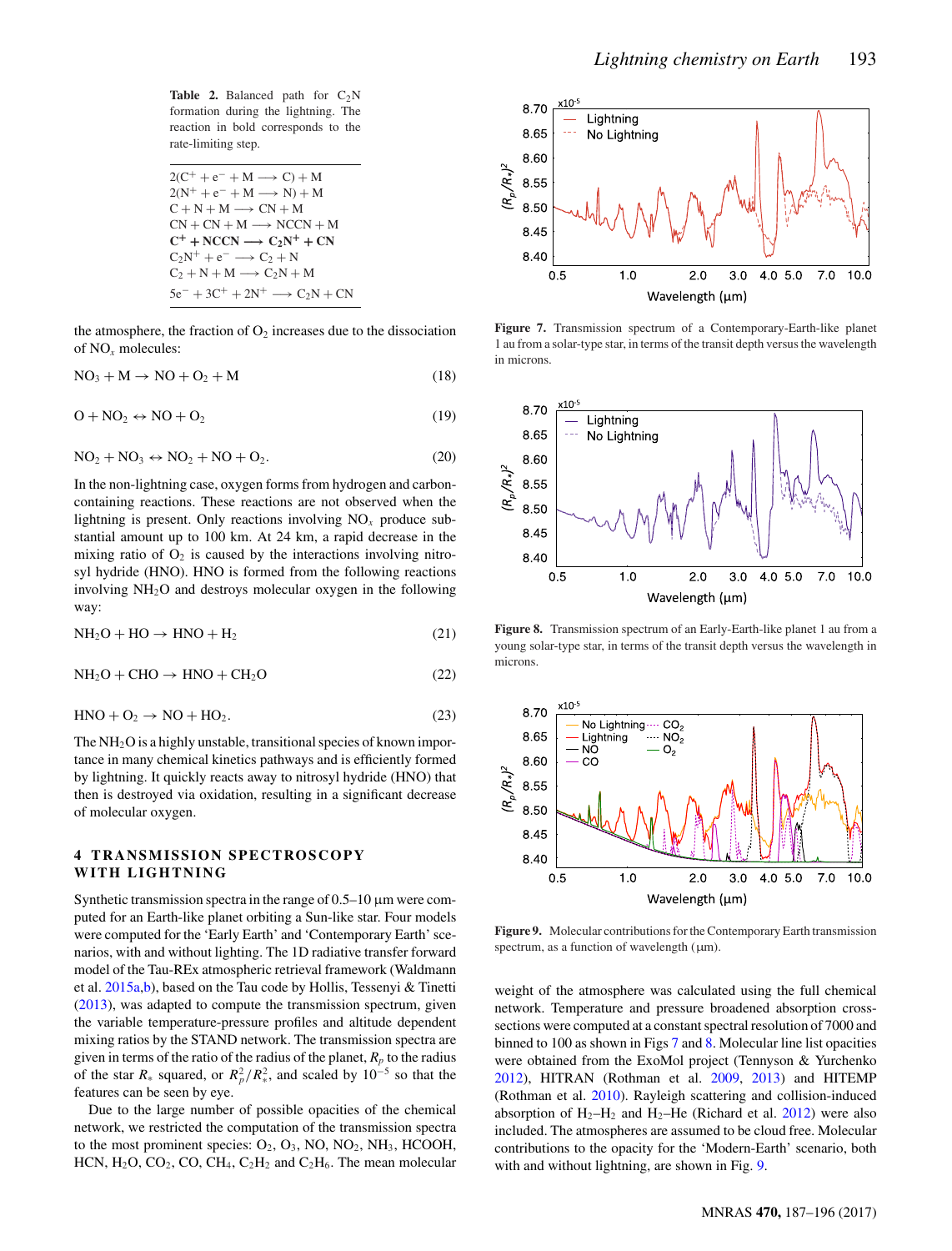Fig. [9](#page-6-3) shows the major contributors of molecular opacity for the Contemporary Earth. The effect lightning has on the spectrum of the Early Earth comes from the same molecular sources as the dominant features. These are NO and  $NO<sub>2</sub>$ , CO and  $CO<sub>2</sub>$  and  $O<sub>2</sub>$ . Although lightning efficiently destroys ozone, it does so in a region where the ozone features are collisionally broadened. The difference in  $O_3$  opacity changes the transit depth by less than  $10^{-8}$ . Some differences in the absorption are present around 4 μm, affecting the transit depth by a factor of  $5 \times 10^{-7}$ , and CO absorbs with similar efficiency around 4.5  $\mu$ m. The largest effect on the opacity due to nitrogen dioxide  $(NO<sub>2</sub>)$ .

Nitrogen dioxide is an efficient absorber at wavelengths of ∼3.4 and ∼6.2 μm, and increases the transit depth at these wavelengths by at most 2 ppm (1 ppm = $10^{-6}$ ). Even with several hours of observation, the *James Webb Space Telescope (JWST)* will only be able to resolve changes in transit depth on the order of 10 ppm (Deming et al. [2009\)](#page-7-19), and would need to compete with instrumental systematics and stellar features far larger than the signal itself (Barstow et al. [2015\)](#page-7-20). Detection of the chemical impact of lightning on Earth-like planets, even for the most extreme planet-wide storms (such as Earth-like versions of those discussed by Hodosán, Rimmer & Helling [2016a\)](#page-7-21), will have to wait for the next generation of telescopes, such as the ELT (Gilmozzi & Spyromilio [2008\)](#page-7-22). Although the 6.2 μm feature will be obscured by the atmosphere, the  $\sim$ 3.4 μm feature lies roughly within an atmospheric window and could be observable from the ground with this kind of future instrumentation. It would then be important to determine what effects reducing the scale of the lightning storm would have on these spectral features, and whether these features would be at all detectable with future instrumentation for more Earth-like thunderstorms.

## **5 CONCLUSIONS**

We have created the model that can be used to study the impact of lightning for a variety of exoplanetary atmospheres that differ both physically and chemically. We apply this model to an Earth-like rocky exoplanet with both the bulk composition of the Contemporary Earth ( $N_2$  and  $O_2$ ) and the Early Earth ( $N_2$  and  $CO_2$ ). We compare our results for the Contemporary Earth and find that our predictions agree with the experimental and observational yields of NO and  $NO<sub>2</sub>$  from lightning. We also make predictions for lightning-induced chemical profiles of NO,  $NO<sub>2</sub>$  and  $O<sub>3</sub>$  within thunder clouds.

We show that NO is efficiently formed during the lightning via Zel'dovich reactions at temperatures below 10 000 K. The studies of Contemporary Earth atmosphere showed that the considerable contribution to the nitric oxide formation is made by a three-body reaction (11). This reaction is present from the very beginning of the lightning. No information has been found in the literature relating this three-body association with the electric discharge.

For the Early Earth, we also find an enhancement in NO and  $NO<sub>2</sub>$ , as well as CO. The destruction of  $O<sub>3</sub>$  by lightning is not as important for the Early Earth because comparatively very little  $O<sub>3</sub>$ is predicted within this atmosphere to begin with. We predict also a large production of cyanomethylidyne  $(C_2N)$ , a species which is also predicted to be present within the interstellar medium. Wang et al. [\(2006\)](#page-8-28) and others have calculated various reaction pathways for  $C_2N$ , but thus far no reliable rate constants or branching ratios have been published for these reactions.  $C_2N$  is sufficiently abundant to potentially have an important impact on the atmosphere, either as a spectral signature of lightning, or via the products of its

destruction. Further laboratory and theoretical work on this species will be necessary to determine its fate.

Finally, we explored the effect of these species on hypothetical transmission spectra for rocky planets of Earth size with these model atmospheres. Providing an extreme case for the flash density, and therefore chemical yield, we found that, for rocky planets with global and very active lightning storms, the spectrum changes substantially at 3.4 and 6.2 μm, but these differences are too small to be plausibly detected with *JWST*, and will have to wait for a future generation of telescopes. Thus, implementation of more physical lightning flash densities will only reduce the already small effect and will not be relevant for observers unless lightning energetics is very different on other rocky exoplanets than on Earth. The observed spectra will also depend on the composition of clouds that are not included in the model. Incorporation of lightning event rates and clouds can be the next steps for the proper spectra estimation. In the meantime, the tool we have developed for the exoplanet community can be applied to the atmospheres of both hot and cold Jupiters, Brown Dwarfs and mini-Neptunes. If the variability due to lightning is of the same order as the magnitude of the spectral features, as we predict for rocky exoplanets, features of global lightning storms may be observable in these objects.

## **ACKNOWLEDGEMENTS**

AA, PBR and ChH gratefully acknowledge the support of the ERC Starting Grant no. 257431. IW, MR, SNY and JT also gratefully acknowledge the support of the STFC (ST/K502406/1), and the ERC projects ExoMol (26719) and ExoLights (617119). PBR thanks John Sutherland and Y.-H. Ding for helpful comments about the chemistry.

#### **REFERENCES**

- <span id="page-7-2"></span>Anglada-Escude G. et al., 2016, Nature, 536, 437 ´
- <span id="page-7-20"></span>Barstow J. K., Aigrain S., Irwin P. G. J., Kendrew S., Fletcher L. N., 2015, MNRAS, 448, 2546
- <span id="page-7-4"></span>Bean J. L., Miller-Ricci Kempton E., Homeier D., 2010, Nature, 468, 669
- <span id="page-7-5"></span>Beasley W., Uman M. A., Rustan P. L. Jr, 1982, J. Geophys. Res., 87, 4883
- <span id="page-7-10"></span>Borucki W. J., Chameides W. L., 1984, Rev. Geophys., 22, 363
- <span id="page-7-3"></span>de Wit J. et al., 2016, Nature, 537, 69
- <span id="page-7-19"></span>Deming D. et al., 2009, PASP, 121, 952
- <span id="page-7-17"></span>Dong X., Wang L., Tian Y., 2010, J. Mol. Struct., 947, 45
- <span id="page-7-7"></span>Dressing C. D., Charbonneau D. 2013, ApJ, 767, 95
- <span id="page-7-9"></span>Frost D. C., McDowell C. A., 1956, Proc. R. Soc. A, 236, 278
- <span id="page-7-0"></span>Gillon M. et al., 2016, Nature, 533, 221
- <span id="page-7-1"></span>Gillon M. et al., 2017, Nature, 542, 456
- <span id="page-7-11"></span>Gilmore F. R., Bauer E., McGowan J. W., 1969, J. Quant. Spectrosc. Radiat. Transfer, 9, 157
- <span id="page-7-22"></span>Gilmozzi R., Spyromilio J., 2008, in Stepp L. M., Gilmozzi R., eds, Proc. SPIE Conf. Ser. Vol. 7012, Ground-based and Airborne Telescopes II. SPIE, Bellingham, p. 701219
- <span id="page-7-13"></span>Hedin A. E., 1987, J. Geophys. Res., 92, 4649
- <span id="page-7-14"></span>Hedin A. E., 1991, J. Geophys. Res., 96, 1159
- <span id="page-7-6"></span>Helling C. et al., 2016, Surv. Geophys., 37, 705
- <span id="page-7-21"></span>Hodosan G., Rimmer P. B., Helling C., 2016a, MNRAS, 461, 1222 ´
- <span id="page-7-8"></span>Hodosán G., Helling C., Asensio-Torres R., Vorgul I., Rimmer P. B., 2016b, MNRAS, 461, 3927
- <span id="page-7-18"></span>Hollis M. D. J., Tessenyi M., Tinetti G., 2013, Comp. Phys. Comm., 184, 2351
- <span id="page-7-15"></span>Huffines G. R., Orville R. E., 1999, J. Appl. Meteorol., 38, 1013
- <span id="page-7-16"></span>Hunten D. M., 1973, J. Atmos. Sci., 30, 1481
- <span id="page-7-12"></span>Jasper A. W., Klippenstein S. J., Harding L. B., Ruscic B., 2007, J. Phys. Chem. A, 111, 3932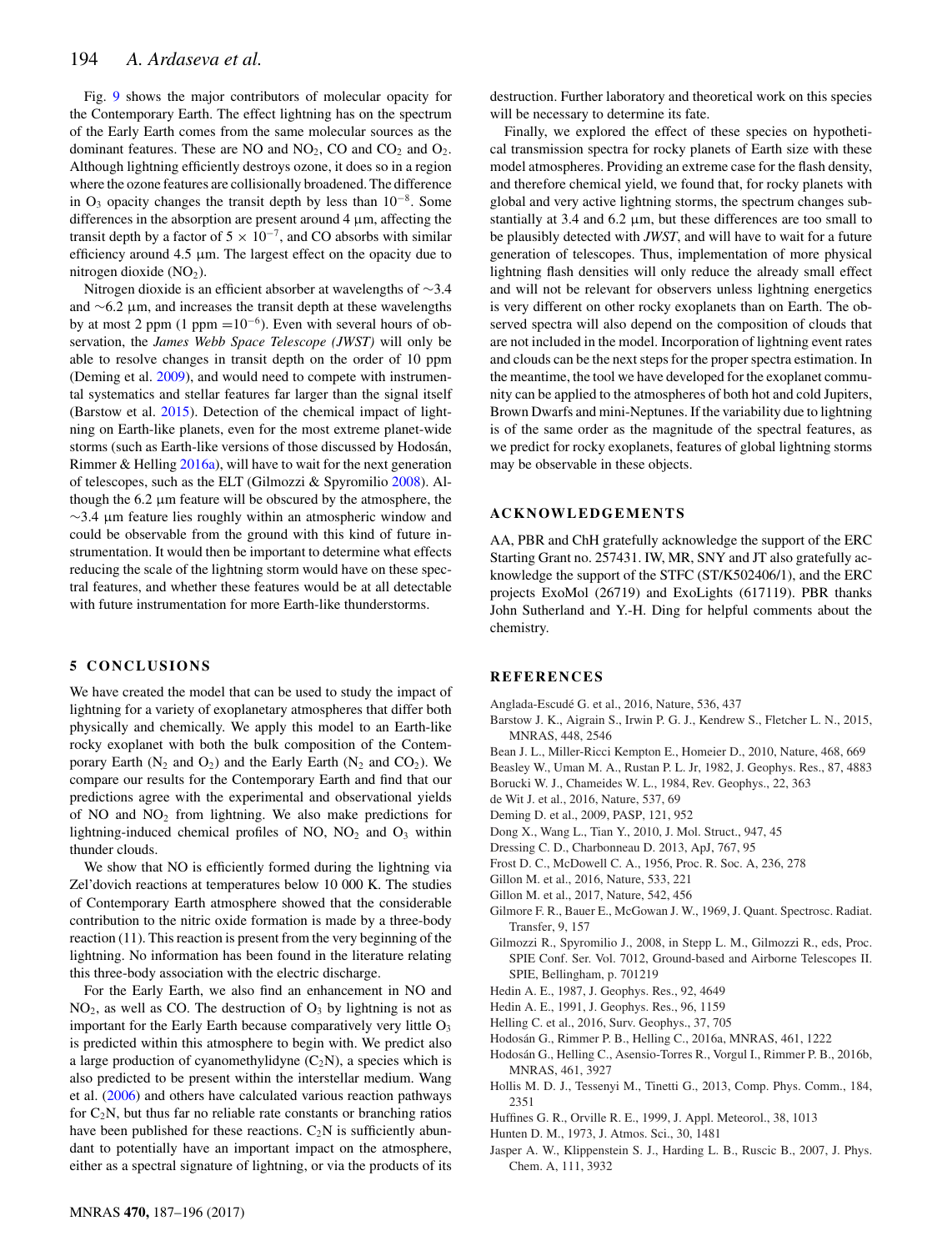- <span id="page-8-13"></span>Jebens D. S., Lakkaraju H. S., McKay C. P., Borucki W. J., 1992, Geophys. Res. Lett., 19, 273
- <span id="page-8-1"></span>Kane S. R. et al., 2016, ApJ, 830, 1
- <span id="page-8-19"></span>Kasting J., 1993, Science, 259, 920
- <span id="page-8-27"></span>Kasting J. F., Walker J. C. G., 1981, J. Geophys. Res., 86, 1147
- <span id="page-8-0"></span>Kreidberg L., Loeb A., 2016, ApJ, 832, L12
- <span id="page-8-23"></span>Lammer H., Kasting J. F., Chassefière E., Johnson R. E., Kulikov Y. N., Tian F., 2008, Space Sci. Rev., 139, 399
- <span id="page-8-26"></span>Massie S. T., Hunten D. M., 1981, J. Geophys. Res., 86, 9859
- <span id="page-8-24"></span>Michael J. V., Lim K. P., 1992, J. Chem. Phys., 97, 3228
- <span id="page-8-3"></span>Miller S. L., 1953, Science, 117, 528
- <span id="page-8-14"></span>Navarro-González R., Villagrán-Muniz M., Sobral H., Molina L. T., Molina M. J., 2001, Geophys. Res. Lett., 28, 3867
- <span id="page-8-8"></span>Orville R. E., 1968a, J. Atmos. Sci., 25, 827
- <span id="page-8-9"></span>Orville R. E., 1968b, J. Atmos. Sci., 25, 839
- <span id="page-8-10"></span>Orville R. E., 1968c, J. Atmos. Sci., 25, 852
- <span id="page-8-20"></span>Ozima M., Nakazawa K., 1980, Nature, 284, 313
- <span id="page-8-37"></span>Post D., Jensen R., Tarter C., Grasberger W., Lokke W., 1977, At. Data Nucl. Data Tables, 20, 397
- <span id="page-8-12"></span>Price C., Penner J., Prather M., 1997, J. Geophys. Res., 102, 5929
- <span id="page-8-6"></span>Radigan J., Jayawardhana R., Lafrenière D., Artigau É., Marley M., Saumon D., 2012, ApJ, 750, 105
- <span id="page-8-35"></span>Richard C. et al., 2012, J. Quant. Spectrosc. Radiat. Transfer, 113, 1276
- <span id="page-8-16"></span>Rimmer P. B., Helling C., 2016, ApJS, 224, 9
- <span id="page-8-32"></span>Rothman L. S. et al., 2009, J. Quant. Spec. Radiat. Transfer., 110, 533
- <span id="page-8-34"></span>Rothman L. S. et al., 2010, J. Quant. Spec. Radiat. Transfer., 111, 2139
- <span id="page-8-33"></span>Rothman L. S. et al., 2013, J. Quant. Spec. Radiat. Transfer., 130, 4
- <span id="page-8-7"></span>Rugheimer S., Kaltenegger L., Zsom A., Segura A., Sasselov D., 2013, Astrobiology, 13, 251
- <span id="page-8-18"></span>Seinfeld J. H., Pandis S. N., 2016, Atmospheric Chemistry and Physics: From Air Pollution to Climate Change. John Wiley & Sons
- <span id="page-8-25"></span>Sen B., Toon G. C., Osterman G. B., Blavier J.-F., Margitan J. J., Salawitch R. J., Yue G. K., 1998, J. Geophys. Res., 103, 3571
- <span id="page-8-4"></span>Sing D. K. et al., 2011, MNRAS, 416, 1443
- <span id="page-8-15"></span>Stone J. M., Gardiner T. A., Teuben P., Hawley J. F., Simon J. B., 2008, ApJS, 178, 137
- <span id="page-8-31"></span>Tennyson J., Yurchenko S. N., 2012, MNRAS, 425, 21
- <span id="page-8-17"></span>Tsai S.-M., Lyons J. R., Grosheintz L., Rimmer P. B., Kitzmann D., Heng K., 2017, ApJ, 228, 20
- <span id="page-8-29"></span>Waldmann I. P., Tinetti G., Rocchetto M., Barton E. J., Yurchenko S. N., Tennyson J., 2015a, ApJ, 802, 107
- <span id="page-8-30"></span>Waldmann I. P., Rocchetto M., Tinetti G., Barton E. J., Yurchenko S. N., Tennyson J., 2015b, ApJ, 813, 13
- <span id="page-8-28"></span>Wang J., Ding Y.-h., Sun C.-c., 2006, ChemPhysChem, 7, 710
- <span id="page-8-38"></span>Woitke P., Krueger D., Sedlmayr E., 1996, A&A, 311, 927
- <span id="page-8-5"></span>Wordsworth R. D., Forget F., Selsis F., Millour E., Charnay B., Madeleine J.-B., 2011, ApJ, 733, L48
- <span id="page-8-2"></span>Yang J., Cowan N. B., Abbot D. S., 2013, ApJ, 771, L45
- <span id="page-8-22"></span>Zahnle K. J., 1990, Geo. Soc. Am. Special Papers, 247, 271
- <span id="page-8-21"></span>Zahnle K., Kasting J. F., Pollack J. B., 1990, Icarus, 84, 502
- <span id="page-8-11"></span>Zel'dovich Y. B., Raizer Y. P., 2002, Physics of Shock Waves and High-Temperature Hydrodynamic Phenomena. Dover Books on Physics. Dover Publications, New York

## **APPENDIX A: EQUATIONS OF CONTINUITY**

ATHENA solves the equations of hydrodynamics, including a cooling term, and the equation of state equation (A4). Hydrodynamics equations respect a principle of mass equation (A1), momentum equation (A2) and energy equation (A3) conservation, where  $\rho$  is the mass density (kg m<sup>-3</sup>),  $v$  is the velocity vector (m/s),  $P$  is the pressure (Pa), *E* is the total energy (J),  $\gamma$  is the ratio of heat capacities and  $\Lambda$  is the radiative cooling function (J m<sup>-3</sup> s<sup>-1</sup>) (see Appendix) (Stone et al. [2008\)](#page-8-15).

$$
\frac{\partial \rho}{\partial t} + \nabla \cdot [\rho \mathbf{v}] = 0 \tag{A1}
$$

$$
\frac{\partial(\rho \mathbf{v})}{\partial t} + \nabla \cdot [\rho \mathbf{v} \mathbf{v} + P] = 0 \tag{A2}
$$

$$
\frac{\partial E}{\partial t} + \nabla \cdot [(E + P)\mathbf{v}] = -\rho^2 \Lambda
$$
 (A3)

$$
E = \frac{P}{\gamma - 1} + \frac{\rho(\mathbf{v} \cdot \mathbf{v})}{2} \tag{A4}
$$

#### **APPENDIX B: RADIATIVE COOLING**

The temperature dependence of lightning shocks is predominately due to radiative cooling. If not for radiative cooling, the time-scale fo[r](#page-8-36) the temperature to decrease from ∼30 000 K to ∼10 000 K would be on the order of seconds rather than microseconds. Predicting accurate cooling rates ab initio would depend on detailed microphysics for various compositions at temperatures and densities not yet investigated and would require a fully coupled and self-consistent lightning chemistry and radiative hydrodynamics model, which is beyond present computational capabilities.

For this paper, we instead take a phenomenological approach to the radiative cooling function, appropriate for a high density, high temperature plasma resulting from the lightning shock. We take a low-density approximation as our leading term and then add higher order correction terms to account for the high plasma density that exists within a lightning shock.

As explained in Section 1, at the initial temperature of 30 000 K for the centre of the lightning shock, we assume an artificial initial state where all molecule[s](#page-9-0) have completely dissociated away, and all remaining atoms are ionized. Collisional ionization dominates, and to second order, is balanced by the total recombination rate, satisfying the conditions for 'coronal equilibrium'. In effect, the leading term is obtained under the assumption that every excitation is collisional and not due to reabsorbing emitted light, and that radiative, rather than collisional, de-excitation dominates. We therefore use the parametrized cooling functions of Post et al. [\(1977\)](#page-8-37), which account for free–free emission, emission from (bound-free) radiative recombination and cooling from line (bound–bound) emission.

<span id="page-8-36"></span>

**Figure B1.** The total cooling rate  $\Lambda n_e^2$  (erg cm<sup>-3</sup> s<sup>-1</sup>) for Oxygen, as a function of electron density  $n_e$  (cm<sup>-3</sup>), from equation (B4), with different values of  $k_{\text{max}}$  ranging from 2 to 10 with  $k_{\text{max}} = 6$ , the value used in the rest of this paper, represented with a solid line. Without these corrections, the cooling rate will increase when  $n_e > 10^{16}$  cm<sup>-3</sup> at the same slope as when  $n_e$  < 10<sup>16</sup> cm<sup>-3</sup>.